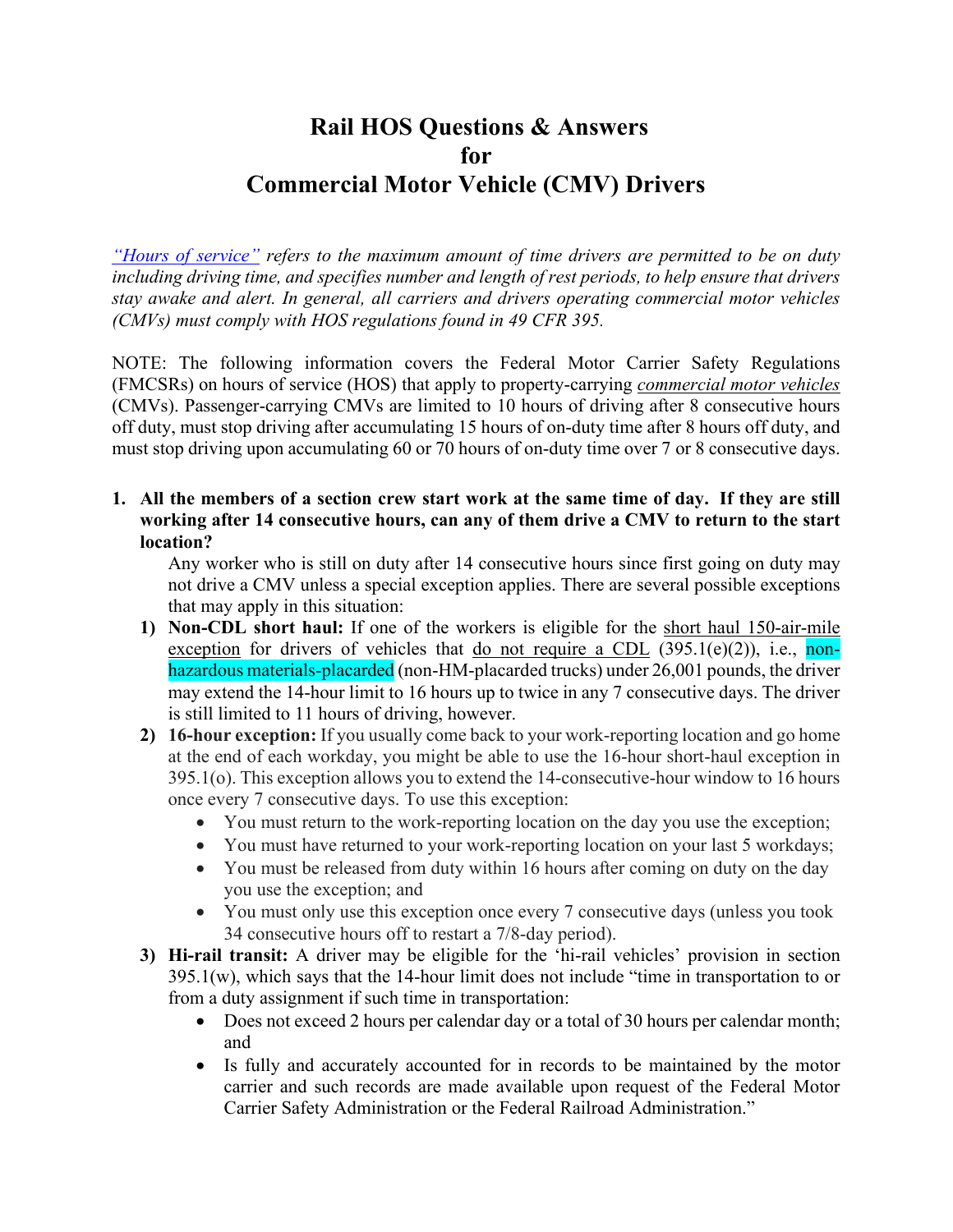- **4) Hi-rail driving:** Drivers may operate a hi-rail vehicle *on the rails* after the 14th hour because such time is recorded as "on-duty not driving."
- **5) Non-CMV:** A driver may operate a non-CMV after the 14-hour limit. For example, a driver could drive a 12-passenger van that has a GVW and GVWR of under 10,001 pounds. A CMV is defined in 390.5. The operation of the non-CMV would be recorded as "on-duty not driving."
- **6) Adverse driving conditions:** No. However, if they were driving a CMV back from a worksite, on the highway, and ran into adverse driving conditions (as defined in 395.2) on the way back, then they could use the exception to exceed the 11- and 14-hour limits.

*[Adverse driving conditions](https://csa.fmcsa.dot.gov/Documents/All_HOS_Fact_Sheets_508.pdf) means snow, sleet, fog, or other adverse weather conditions, a highway covered with snow or ice, or unusual road and traffic conditions, none of which were apparent on the basis of information known to the person dispatching the run at the time it was begun.*

## **2. A driver encounters a situation where he/she cannot complete the workday within the 14 hour window allowable under the Short-Haul (150-air-mile) Exception, what should he/she do?**

For a driver operating a truck that requires a CDL:

*Answer*: The driver is no longer eligible for the short-haul exception in section 395.1(e)(1), which requires drivers to go off duty within 14 consecutive hours. Therefore, the driver must complete a standard *[Record of Duty Status \(RODS\)](https://www.ecfr.gov/current/title-49/subtitle-B/chapter-III/subchapter-B/part-395/subpart-A/section-395.8)* for the 24-hour period, must comply with the 30-minute break requirement in  $395.3(a)(3)(ii)$ , and must retain supporting documents as required in 395.11. The driver may qualify for the 16-hour exception in 395.1(o), which allows short-haul drivers to extend the 14-hour limit by up to two hours, as long as:

**(1)** The driver has returned to the driver's normal work reporting location and the carrier released the driver from duty at that location for the previous five duty tours the driver has worked.

**(2)** The driver has returned to the normal work reporting location and the carrier releases the driver from duty within 16 hours after coming on duty following 10 consecutive hours off duty; and

**(3)** The driver has not taken this exemption within the previous 6 consecutive days, except when the driver has begun a new 7- or 8-consecutive day period with the beginning of any off-duty period of 34 or more consecutive hours as allowed by §395.3(c).

For a driver operating a truck that does not require a CDL (i.e., a non-HM-placarded truck under 26,001 pounds):

*Answer:* The driver may still use the short-haul exception in section 395.1(e)(2), which allows short-haul (150-air-mile) drivers to exceed the 14-hour limit by up to two hours on any two days out of seven consecutive days. If the driver has already taken advantage of that provision and has already exceeded the 14-hour limit twice in the seven-day period, then the short-haul exception no longer applies and the driver must complete a standard Record of Duty Status (RODS) for the 24-hour period, must comply with the 30-minute break requirement in  $395.3(a)(3)(ii)$ , and must retain supporting documents as required in 395.11.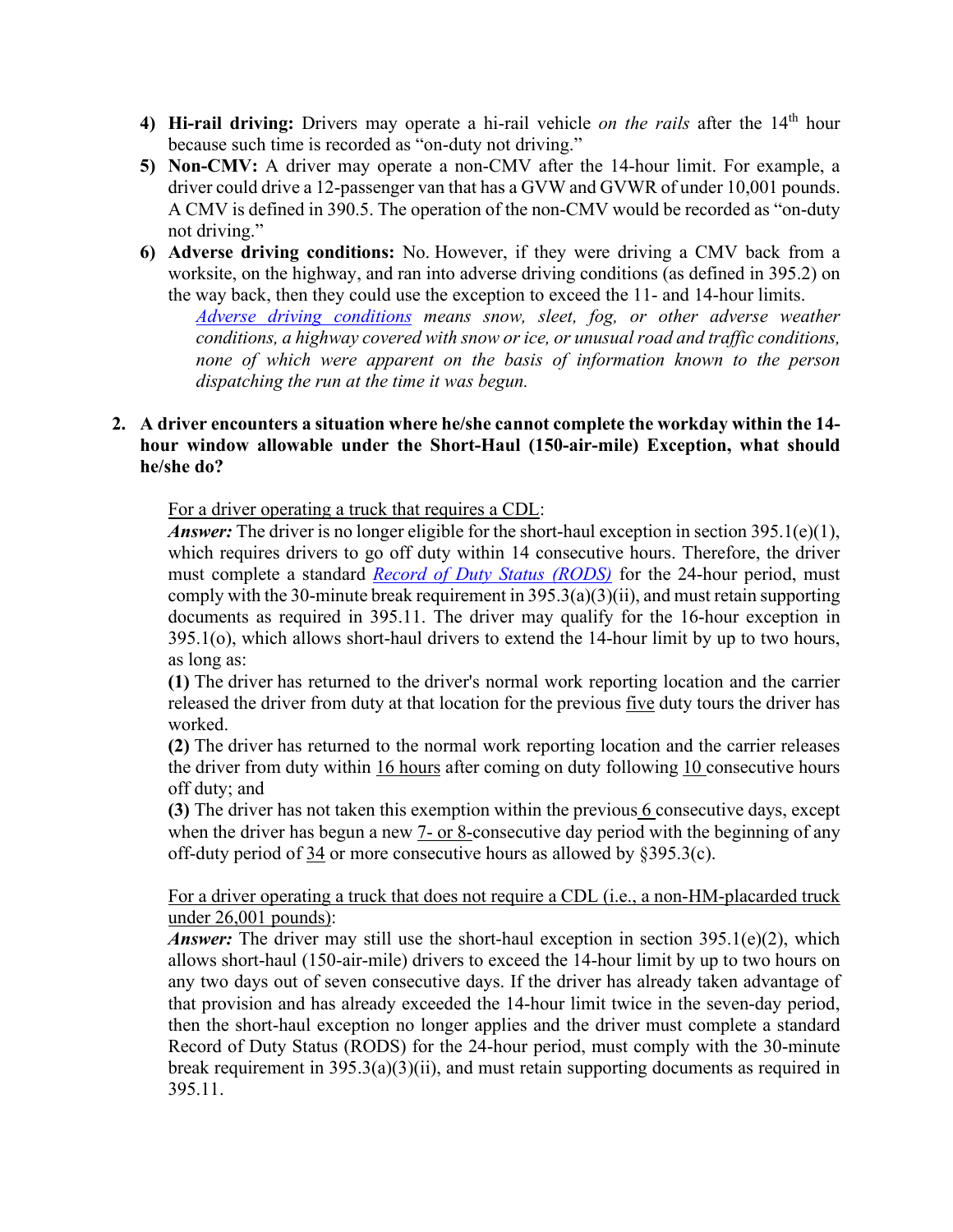3. **What documents are employers required to maintain if they allow drivers to use the Short Haul (150-air-mile) Exception?** 

*Answer*: The employer must maintain a time record that contains the following 3 items:

- a. The time each driver reports for duty each day
- b. The total number of hours each driver is on duty each day
- c. The time each driver goes off duty each day If the driver is working for the first time or intermittently, the employer must also maintain a record of the driver's total on-duty time for the previous seven days.

#### **How long must those documents be retained?**

*Answer:* Employers must maintain and retain accurate time records for a period of 6 months.

# **4. Is an employer allowed to contact a driver during his/her 10 consecutive hours off-duty period?**

**Answer:** Brief interruptions do not impact the 10-hour break. However, repeated interruptions do interrupt the 10-consecutive-hour off-duty break.

See FMCSA's interpretations in §395.2 on both brief and repeated interruptions:

# *Question 5: Do telephone calls to or from the motor carrier that momentarily interrupt a driver's rest period constitute a change of the driver's duty status?*

*Guidance: Telephone calls of this type do not prevent the driver from obtaining adequate rest. Therefore, the Federal Highway Administration (FHWA)* [now the FMCSA] *does not consider these brief telephone calls to be a break in the driver's off-duty status.*

# *Question 31: If a driver is required repeatedly to respond to satellite or similar communications received during a 10-hour (8-hour for passenger transportation) offduty period, does this activity affect a driver's duty status?*

*Guidance: Yes. The driver cannot be required to do any work for the motor carrier during the 10-hour or the 8-hour off-duty period. A driver who is required to access a communications system for the purpose of reading messages from the carrier, responding to certain messages (either verbally or by typing a message), or otherwise acknowledging them, is performing work. For the purpose of this guidance, "repeatedly" means a pattern or series of interruptions that prevent a driver from obtaining restorative sleep during the off-duty period.*

## 5. **When must a driver who uses the Short-Haul Exception use a paper** *[Record of Duty Status](https://www.ecfr.gov/current/title-49/subtitle-B/chapter-III/subchapter-B/part-395/subpart-A/section-395.8)  [\(RODS\)](https://www.ecfr.gov/current/title-49/subtitle-B/chapter-III/subchapter-B/part-395/subpart-A/section-395.8)***?**

*Answer:* Short-haul drivers are exempt from keeping RODS unless they do not qualify for the short-haul exception – for any reason – at which time the driver must complete a ROD (a log) for the full 24-hour period.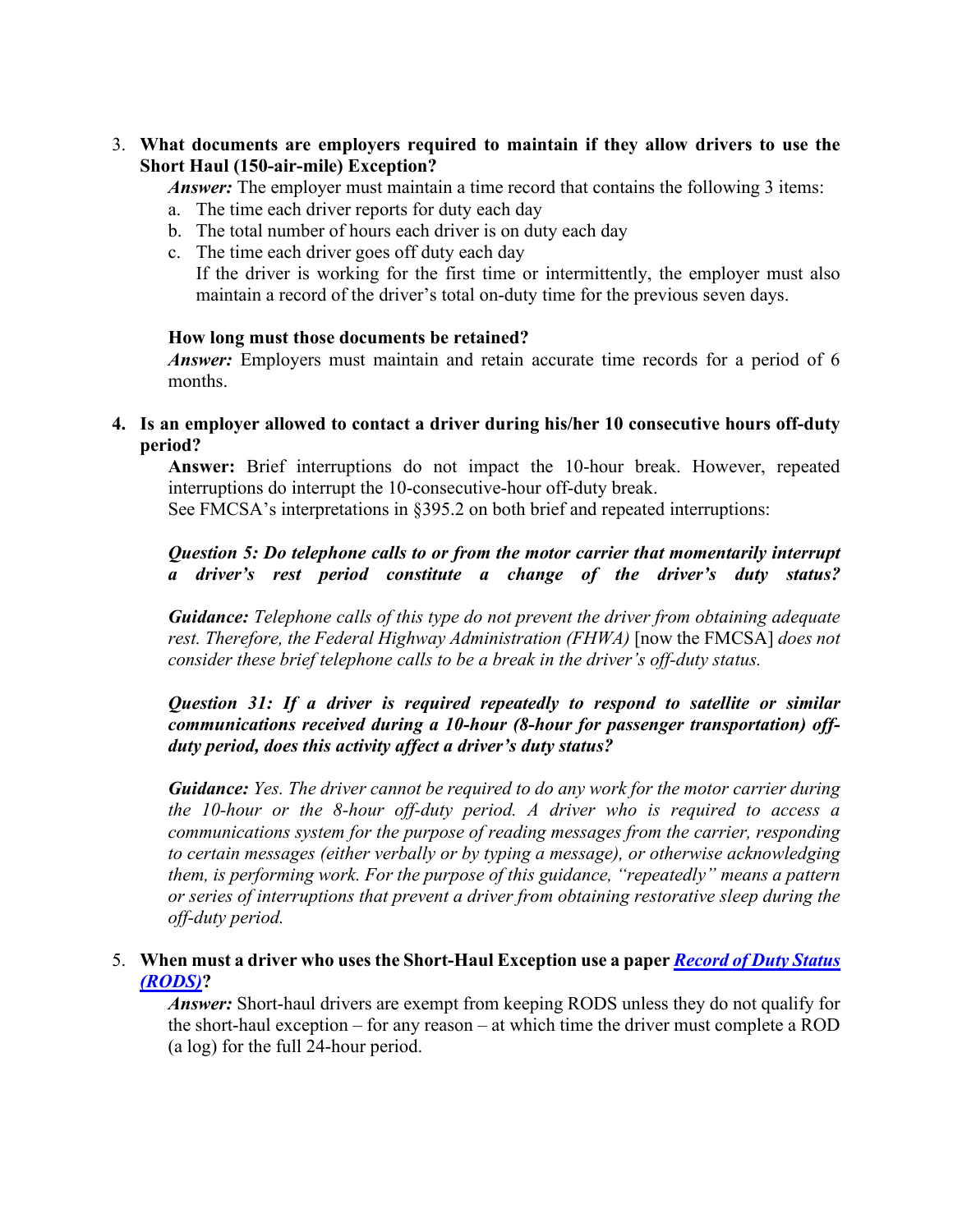To qualify for the short-haul exception, a driver must operate within a 150 air-mile radius of the normal work reporting location; report and return to that same location; and go off duty after a maximum duty period of 14 consecutive hours. §395.1(e)(1)

**Are there any limitations to how frequently the driver may use paper RODS?** *Answer*: Yes, if a short-haul driver exceeds the limits in the exception more than 8 times in any consecutive 30-day period, the driver must use an electronic logging device (ELD).

#### **6. In a situation where a property-carrying driver works for 30 or more consecutive hours, what must he/she do prior to resuming driving duties?**

*Answer:* The driver must have at least 10 consecutive hours off duty.

The 30-hour on-duty period counts towards the driver's 60- or 70-hour limit. If the driver has exceeded the 60- or 70-hour limit, then he/she might need more than 10 hours off per  $395.3(c)$ .

Also, drivers are prohibited from operating while ill or fatigued per the 'Ill or Fatigued Operator' regulation  $(\frac{8392.3)}{8}$ , so if more than 10 hours is required by the driver, it must be provided.

# **7. If a driver is declared "off duty" after working a few hours and is then instructed to return to work before reaching the 10 consecutive off-duty period between driving shifts, how does it affect his/her workday, is he/she allowed to resume driving duty upon return to work?**

*Answer:* It depends on how many hours have passed since the driver *first* went on duty. Because the driver did not get a 10-hour break, the driver's 14-hour clock continued to tick away through the off-duty period. If the driver is already past 14 consecutive hours from the start of the workday, the driver must have 10 consecutive hours off duty before driving a CMV. For example, if the driver started their day at 7:00 a.m., no driving of a CMV is allowed after 9:00 p.m. — even if the driver had several hours off duty during the day until the driver has 10 consecutive hours off duty.

**Does the "off duty" period count towards the maximum 60- or 70-hour limit.**  *Answer: No,* off-duty time never counts towards a driver's 60- or 70-hour limit.

# **8. Can a driver who has worked beyond the 14-hour window drive a CMV to return to the starting location if he/she drives using 'hi-rails' on track?**

Yes. The FMCSA provides the following interpretation in [§395.2:](https://www.fmcsa.dot.gov/regulations/title49/section/395.2)

## *How must the time spent operating a motor vehicle on the rails (RoadRailers) be recorded?*

*Answer:* If the driver is on the rails and behind the wheel its on-duty not driving. As soon as they come off the rails and onto a public highway, time spent behind the wheel is driving.